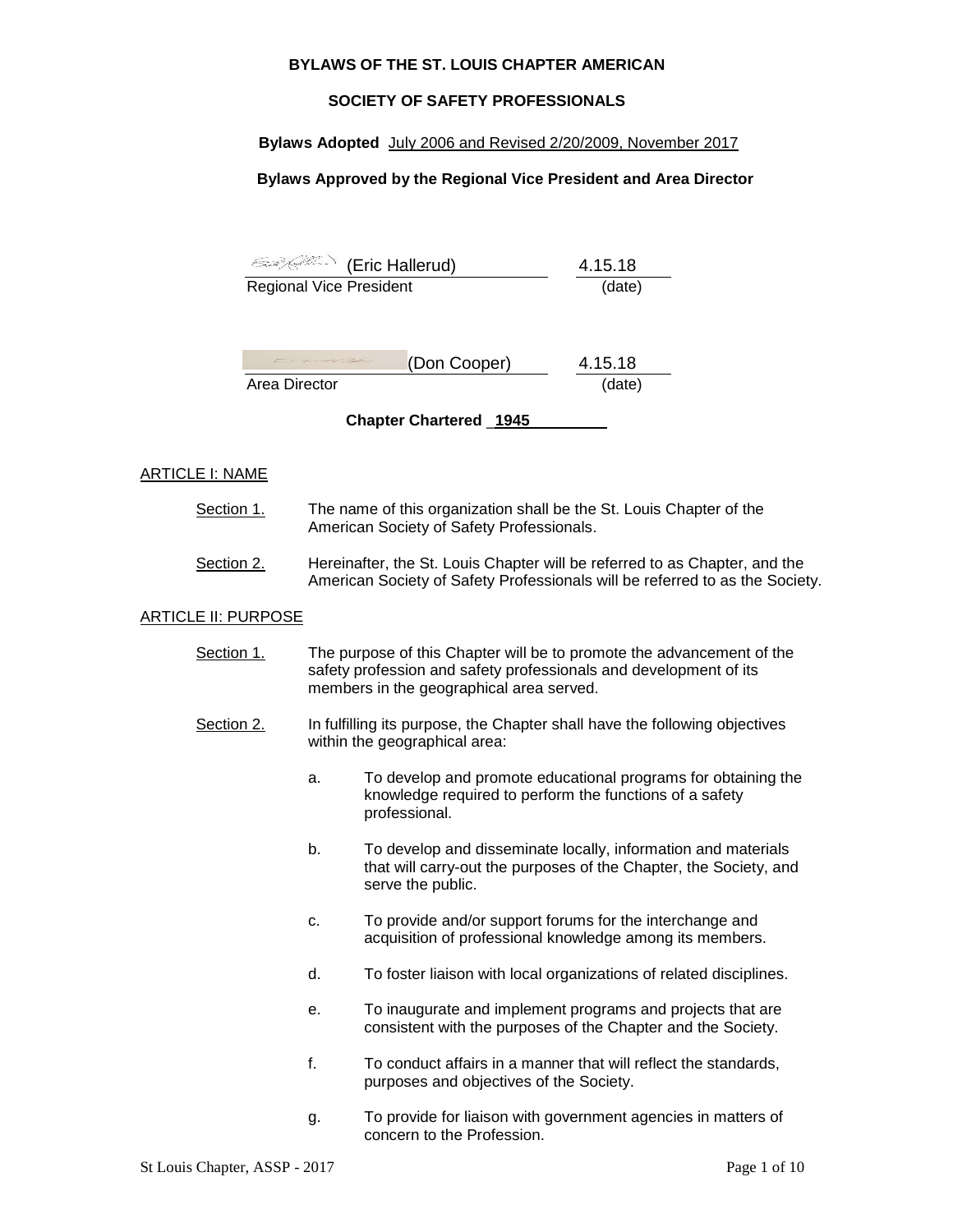- Section 1. Membership in the Chapter is open to those individuals who are members of the Society in good standing and who are located within the Chapter's geographical area or request membership in it. All members of the Chapter shall be members of the Society.
- Section 2. Membership is personal and not transferable.
- Section 3. All Chapter members are eligible to vote on all matters submitted to the Chapter membership.

# ARTICLE IV: ORGANIZATION

- Section 1. The Chapter is a not-for-profit organization chartered by the Society for the purpose of carrying out the objectives of the Society in its geographical area. It shall operate in accordance with the Society Bylaws.
- Section 2. In order to maintain its Charter, the Chapter shall have a minimum of twenty-five (25) active members.
- Section 3. The Chapter is located in Area 2 of Region V and the Chapter's geographical area is defined as follows: in Missouri, in the counties of AUDRAIN, BOLLINGER, BOONE, BUTLER, CALLAWAY, CAPE GIRARDEAU, CARTER, CLARK, COLE, COOPER, CRAWFORD, DENT, DUNKLIN, FRANKLIN, GASCONADE, HOWARD, HOWELL, IRON, JEFFERSON, KNOX, LEWIS, LINCOLN, MADISON, MARIES, MARION, MISSISSIPPI, MONITEAU, MONROE, MONTGOMERY, NEW MADRID, OREGON, OSAGE, PEMISCOT, PERRY, PHELPS, PIKE, PULASKI, RALLS, REYNOLDS, RIPLEY, SCOTLAND, SHANNON, SHELBY, STODDARD, ST. CHARLES, ST. FRANCOIS, STE. GENEVIEVE, ST. LOUIS, ST. LOUIS CITY, TEXAS, WARREN, WASHINGTON AND WAYNE. In Illinois, in the counties of ALEXANDER, BOND, CALHOUN, CLAY, CLINTON, CRAWFORD, EDWARDS, EFFINGHAM, FAYETTE, FRANKLIN, GALLATIN, GREEN, HAMILTON, HARDIN, JACKSON, JASPER, JEFFERSON, JERSEY, JOHNSON, LAWRENCE, MACOUPIN, MADISON, MASSAC, MONROE, MONTGOMERY, PERRY, PIKE, POPE, PULASKI, RANDOLPH, RICHLAND, SALINE, SCOTT, ST. CLAIR, UNION, WABASH, WASHINGTON, WAYNE,WHITE AND WILLIAMSON.
- Section 4. An Executive Committee shall be responsible for the operation and management of the Chapter. It shall be responsible for the supervision and care of all property, have full authority to commit the Chapter to action in consonance with resolutions adopted at meetings of the Chapter, and may cooperate with other organizations on such basis that will not impair the ability of the Chapter to pursue its purposes independently.
- Section 5. A majority of the Executive Committee present at a board meeting shall constitute a quorum. 40 Chapter members and at least one elected member of the board present at a Chapter meeting shall constitute a quorum.
- Section 6. The Executive Committee shall consist of the elected officers and the Past-President.
- Section 7. Each major objective, as listed in Article II, Section 2 of these bylaws, shall be under the supervision of either a Chapter Officer or an appointed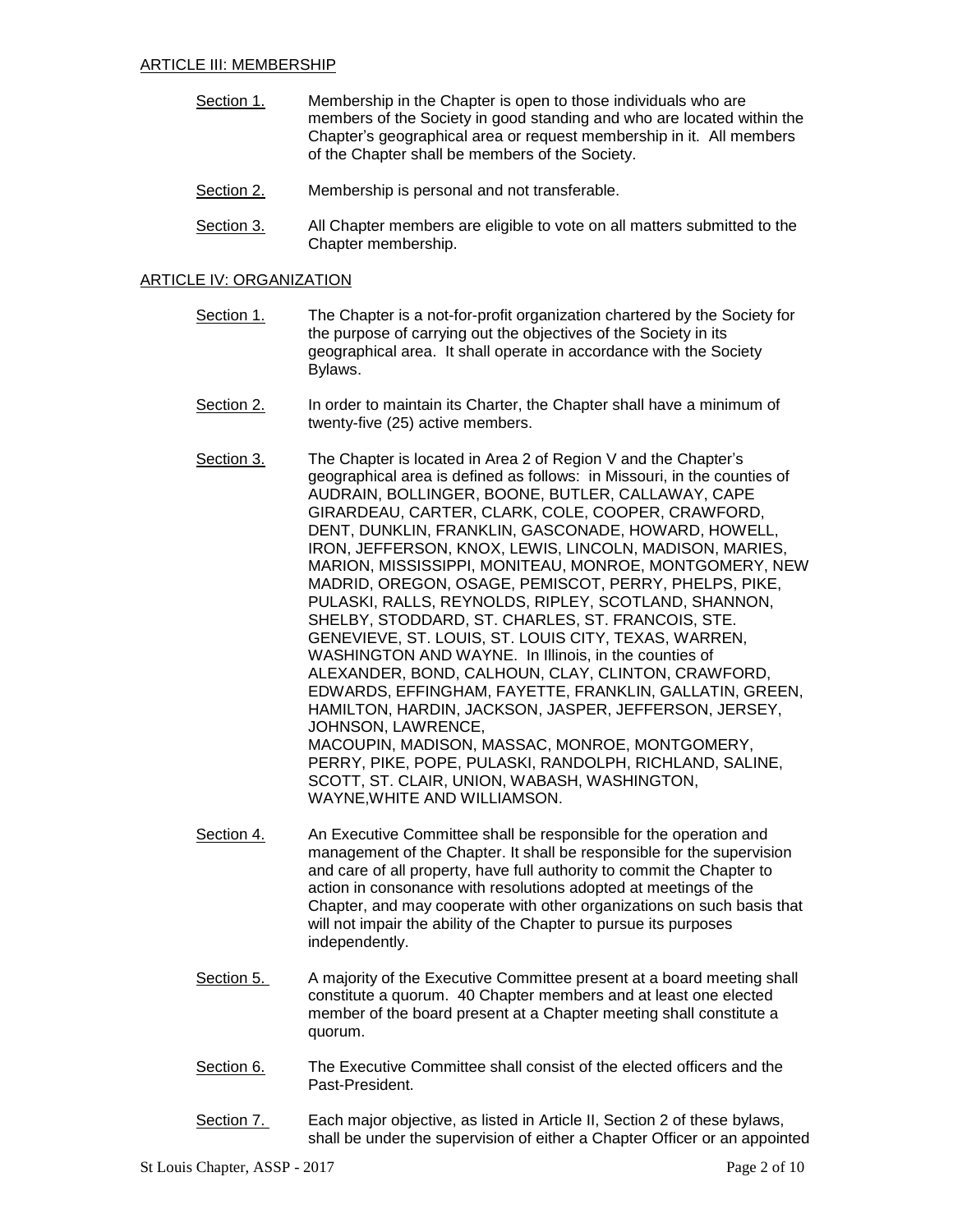Committee Chairperson.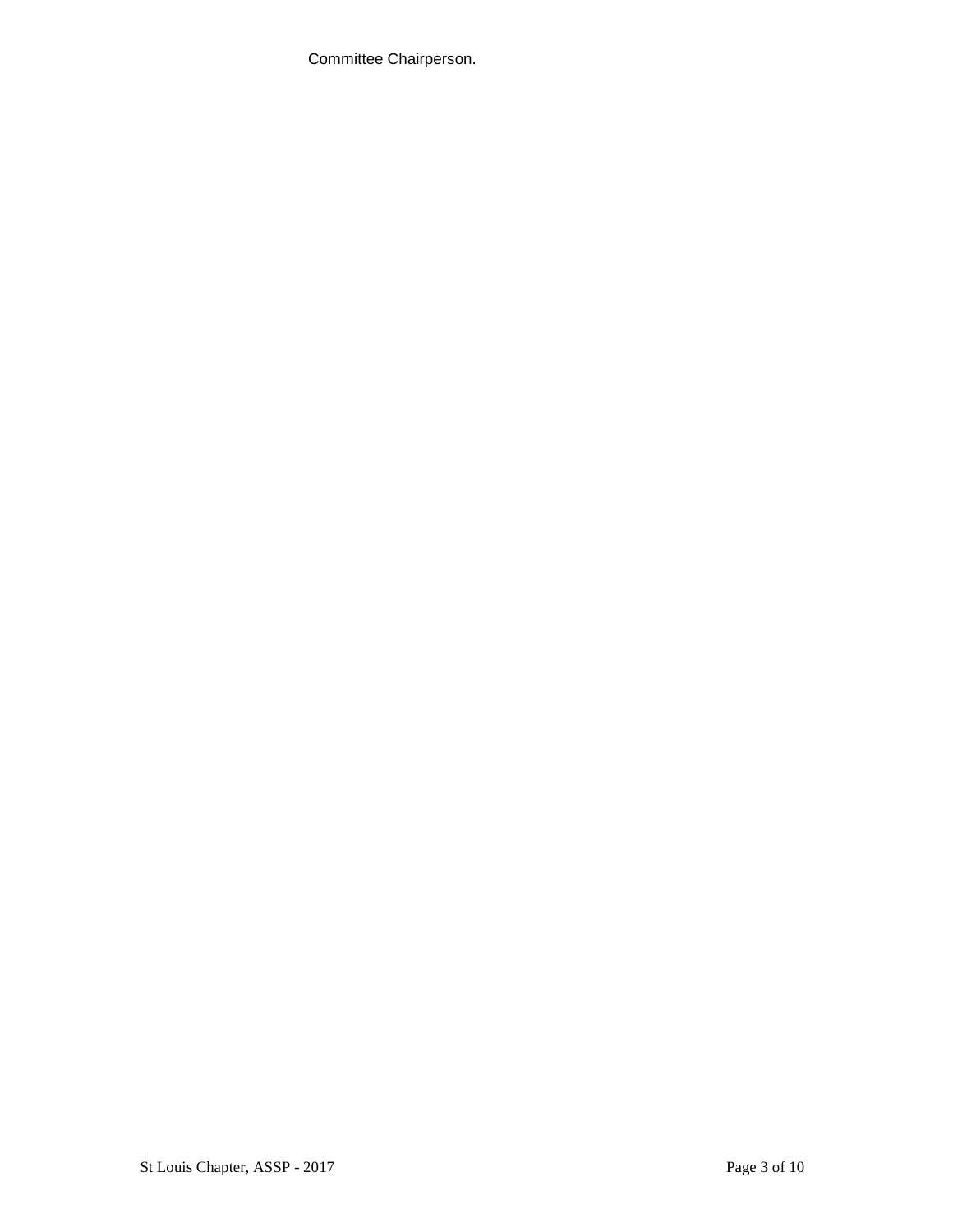- Section 8. The Chapter President is the voting representative for the Chapter at the Regional/Area Operating Committee meetings. A Professional Member or Member who is an elected officer of the Chapter may serve instead of the President if so designated in writing to the Regional Vice President.
- Section 9. Chapter officers shall be elected by members of the Chapter.
- Section 10. The Chapter activity year shall be from July 1 through June 30.

## ARTICLE V: OFFICERS

- Section 1. Elected officers of the Chapter shall be:
	- a. President
	- b. Vice President
	- c. Secretary
	- d. Treasurer
	- e. Delegate(s) to the ASSP House of Delegates (NOTE: One Delegate for each two hundred fifty (250) members or portion thereof as defined in Society Bylaws and based on the official December 31 member count by Society Headquarters.)
- Section 2. Each elected Chapter officer shall be a Society member at least one year prior to taking office. However, only a Professional Member or Member may hold the office of President, Vice President and Assembly Delegate.
- Section 3. The President shall:
	- a. Preside at regular and special meetings of the Executive Committee and the membership.
	- b. Represent the Chapter at meetings of other organizations where official representation of the Chapter is desirable.
	- c. Be a representative for the Chapter at the Regional/Area Operating

Committee meetings.

- d. Provide leadership for programs and activities for the Chapter during the term of office.
- e. Appoint such committees as are necessary to implement the objectives of the Chapter.
- f. Submit a completed Chapter Stars application to the Regional Vice President and Society Headquarters by August 15.
- g. Submit the names of Chapter officers and delegate(s) elected for the ensuing year annually by May 31 to the Regional Vice President and Society Headquarters.
- h. Succeed to the office of Past-President at the end of his/her term, without election.
- Section 4. The Vice-President shall:
	- a. Succeed to the office of the President and carry out its duties if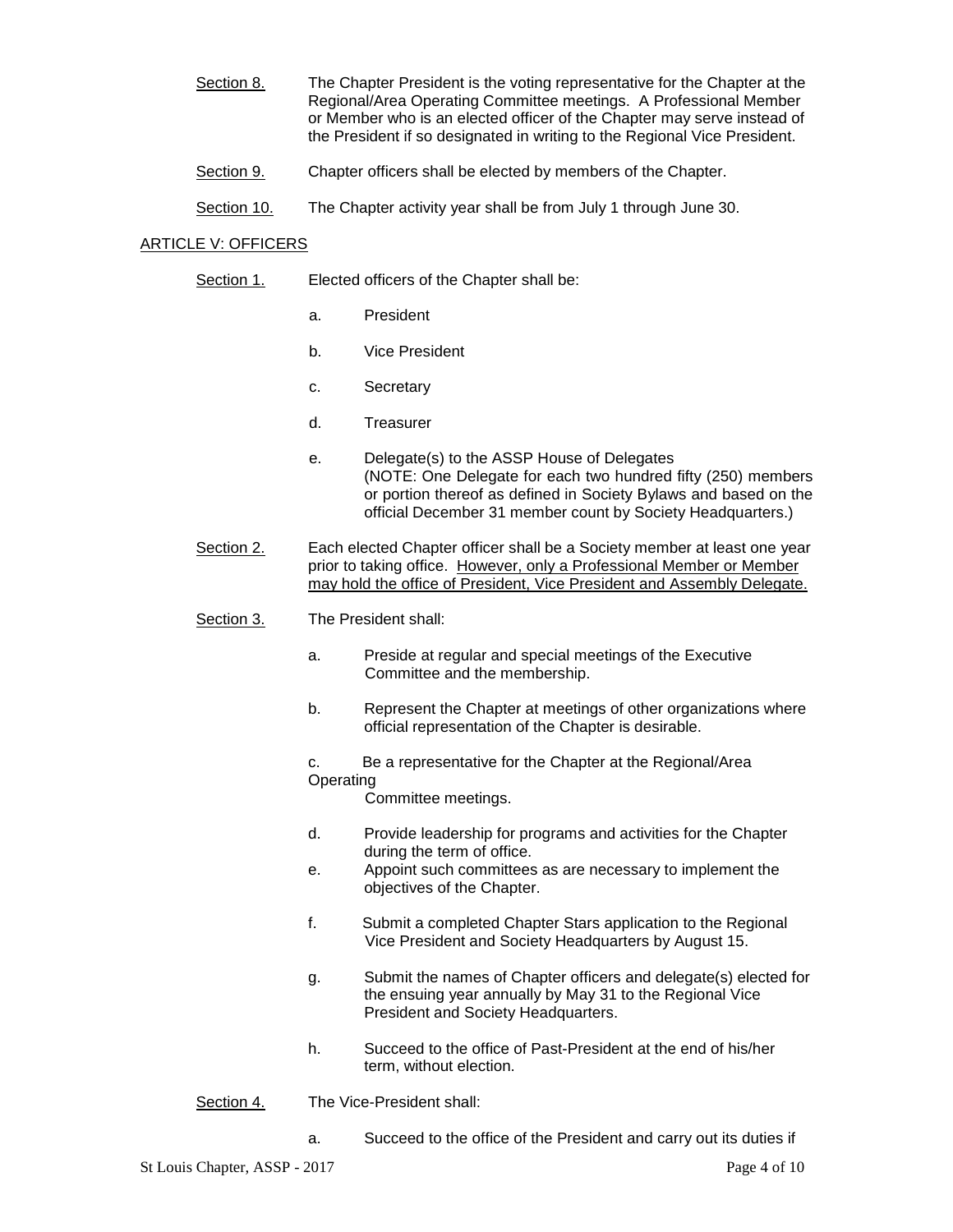the President is unable to serve.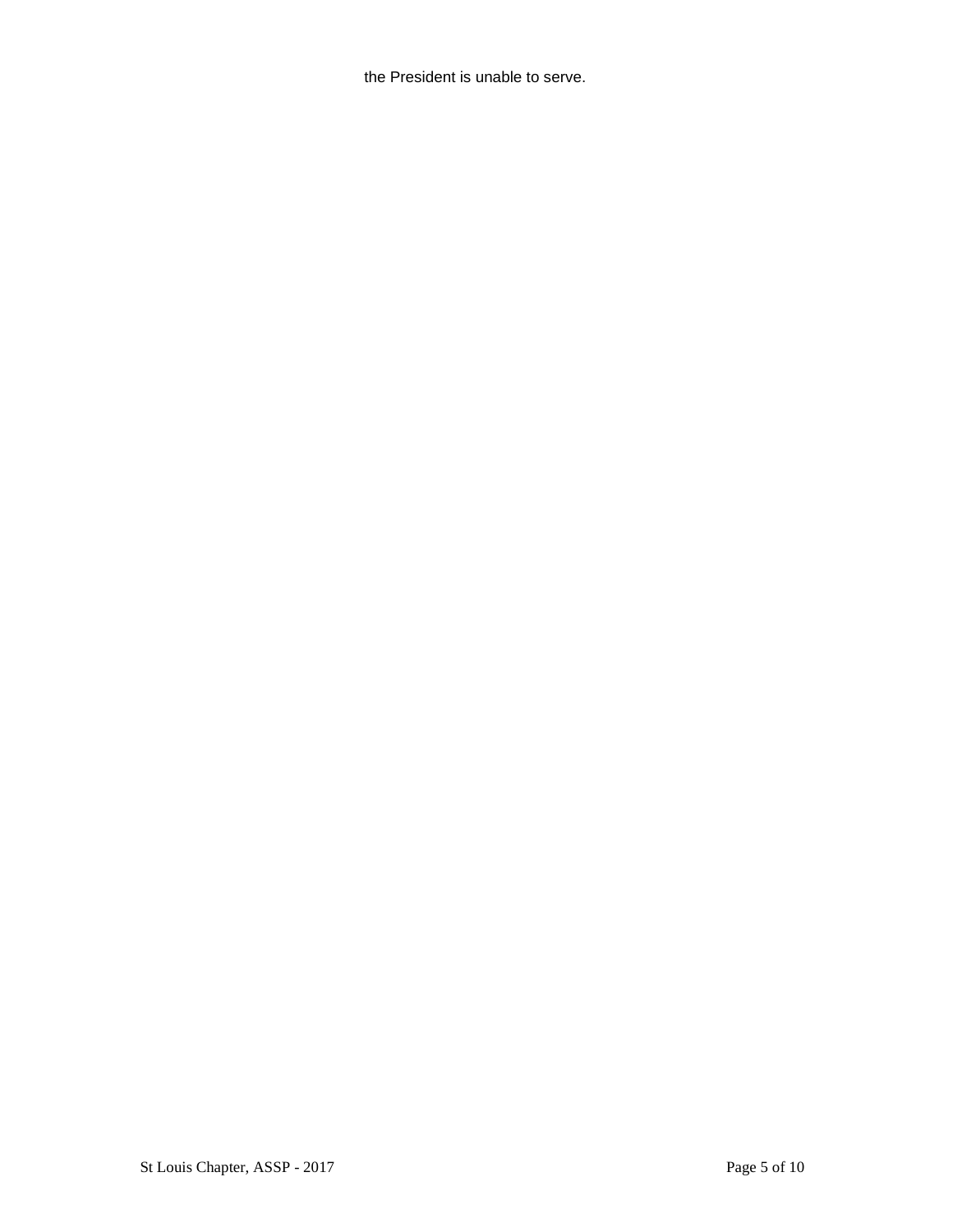- b. Assume responsibilities for the work of Committees as assigned by the President.
- Section 5. The Past-President shall:
	- a. Chair the officer nominating committee.
	- b. Chair the long range planning process.
	- c. Serve as President if both the President and Vice President are unable to serve. If the Past President is unable to serve, the Chapter Executive Committee shall elect a past president of the chapter to serve in this office.
	- d. Receive copies of the bank statements for the Chapter accounts and compare bank statements each month with the treasurer's report.
- Section 6. The Secretary shall:
	- a. Maintain Chapter records and correspondence.
	- b. Record and distribute minutes of Chapter meetings and Chapter Executive Committee meetings.
	- c. Notify Chapter Members of meetings.
	- d. Retain custody of the Chapter Charter.
	- e. Assume the duties of the Treasurer as necessary.
- Section 7. The Treasurer shall:
	- a. Maintain all financial records of the Chapter.
	- b. Supervise the receipt and disbursement of funds as directed by the Chapter Executive Committee
	- c. Maintain Chapter funds in a depository approved by the Chapter Executive Committee.
	- d. Submit a completed Chapter Dues Report by March 1 to Society Headquarters.
	- e. Complete the Chapter's audited income and expense statement and any IRS tax documents for the fiscal year ending March 31. Transmit fiscal report and any tax documents on or before May 31 to Society Headquarters. (Audit to be performed by current President, Treasurer and Treasurer Elect.)
	- f. Assume the duties of the Secretary if necessary.
- Section 8. The Delegate(s) to the Society House of Delegates shall:
	- a. Operate in accordance with House of Delegates Operating Procedures and Society Bylaws.
	- b. Keep the Chapter informed of House of Delegates actions and proposed actions.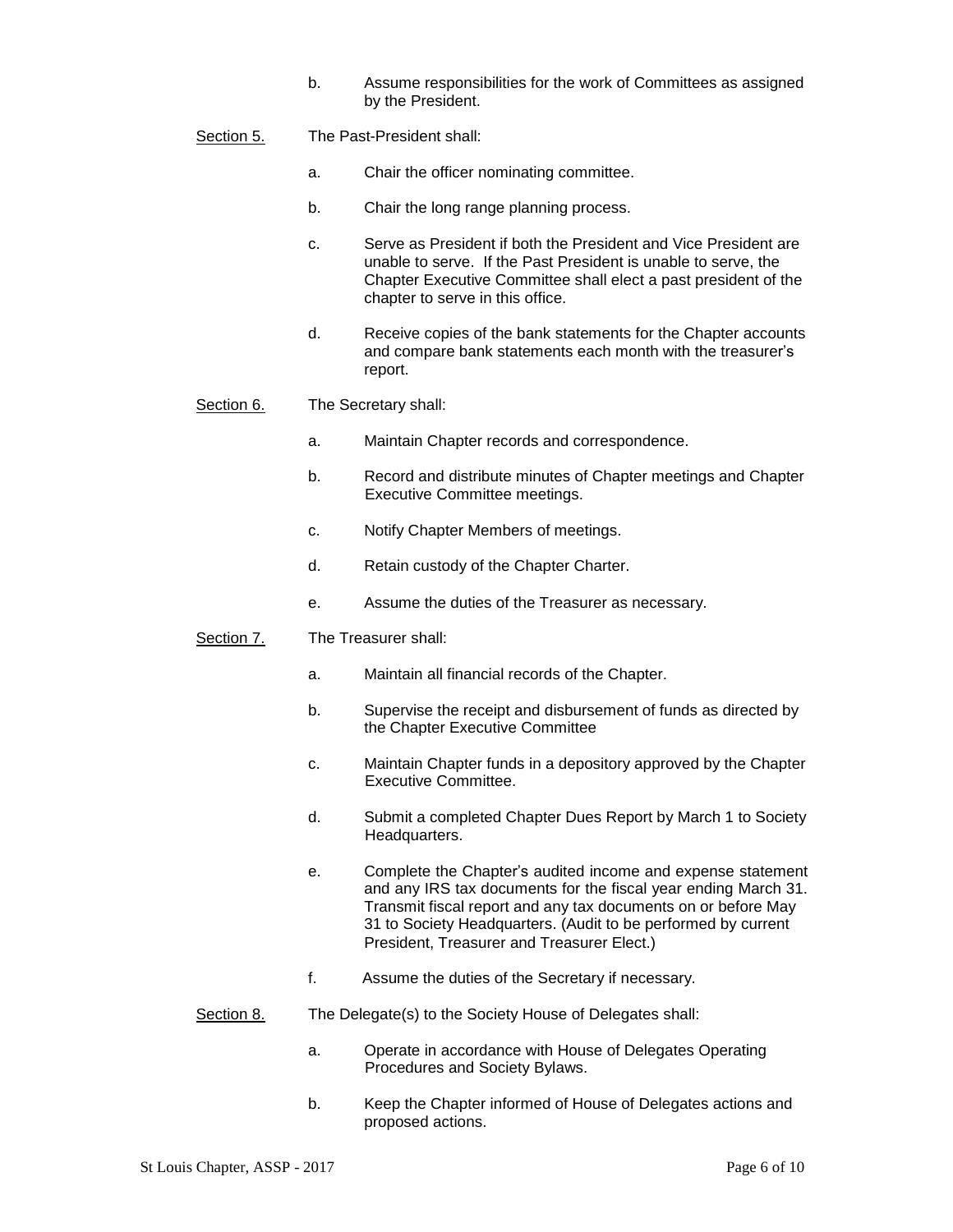c. Act on House of Delegates mail ballots on behalf of the Chapter.

#### ARTICLE VI: NOMINATION AND ELECTION OF OFFICERS

Section 1. The Past-President shall serve as Chairperson of the Nominations and Elections Committee. The Committee, including the Chairperson, will consist of no less than three (3) or more than five (5) members. One member shall be selected by the current Chapter President and the balance by the Committee Chairperson. Officers serving in positions that succeed to the next chapter officer level may serve on the Nominations and Elections Committee.

> Selection of the Committee members shall be completed no later than the first Executive Committee meeting of each calendar year and duly recorded. The full final Nominations and Elections Committee must approve the slave of officer candidates.

- Section 2. The Nominations and Elections Committee shall select qualified candidates for all elective offices. Candidates' names and qualifications shall be published and distributed to the Chapter membership at least 60 days in advance of the election.
- Section 3. Chapter members may submit a signed petition nominating an individual for elective office. The petition will require 25 signatures to be valid. The petition shall be accompanied by a written acceptance by the nominee(s) and shall be submitted to the Chairperson of the Nominations and Elections Committee thirty (30) days in advance of the election. The names of such nominees shall be published and distributed to the membership at least fifteen (15) days prior to the election.
- Section 4. The term of elected Chapter Officers shall be July 1 to June 30. The President will automatically succeed to the Past President. Unless there are extraordinary circumstances requiring it, as established by the Executive Committee in instruction to the Nominations and Elections Committee, persons elected to President and Vice President will not be re-nominated to the same office in successive years.
- Section 5. Election of officers for the ensuing year shall be held at the April meeting in attendance of a quorum. If there is more than one candidate for any office, election shall be by secret ballot (written or electronic). If there is only one candidate for an office, election may be by voice vote.
- Section 6. In the event a quorum is not present at the meeting, a special mail or electronic ballot will be sent to the Chapter Members and a return of at least 40 votes or 20% of the Chapter membership is required. The ballot process should take less than 30 days with at least 15 days as a minimal period for response from the members and shall provide for an anonymous voter response.
- Section 7. Removal of elected Chapter officers shall be by a 2/3 vote of the Elected Chapter officers at any regular or special board meeting at which a quorum of the board is present or by Chapter members at any regular or special meeting at which a quorum of the chapter is present. Upon presentation of a signed petition from 25 voting members of the Chapter, the Chapter Executive Committee shall be obligated to review the validity of the petition and investigate the circumstances. Committee Chairpersons appointed by elected officers or the Chapter Executive Committee may be removed by the officer on the Executive Committee who appointed them.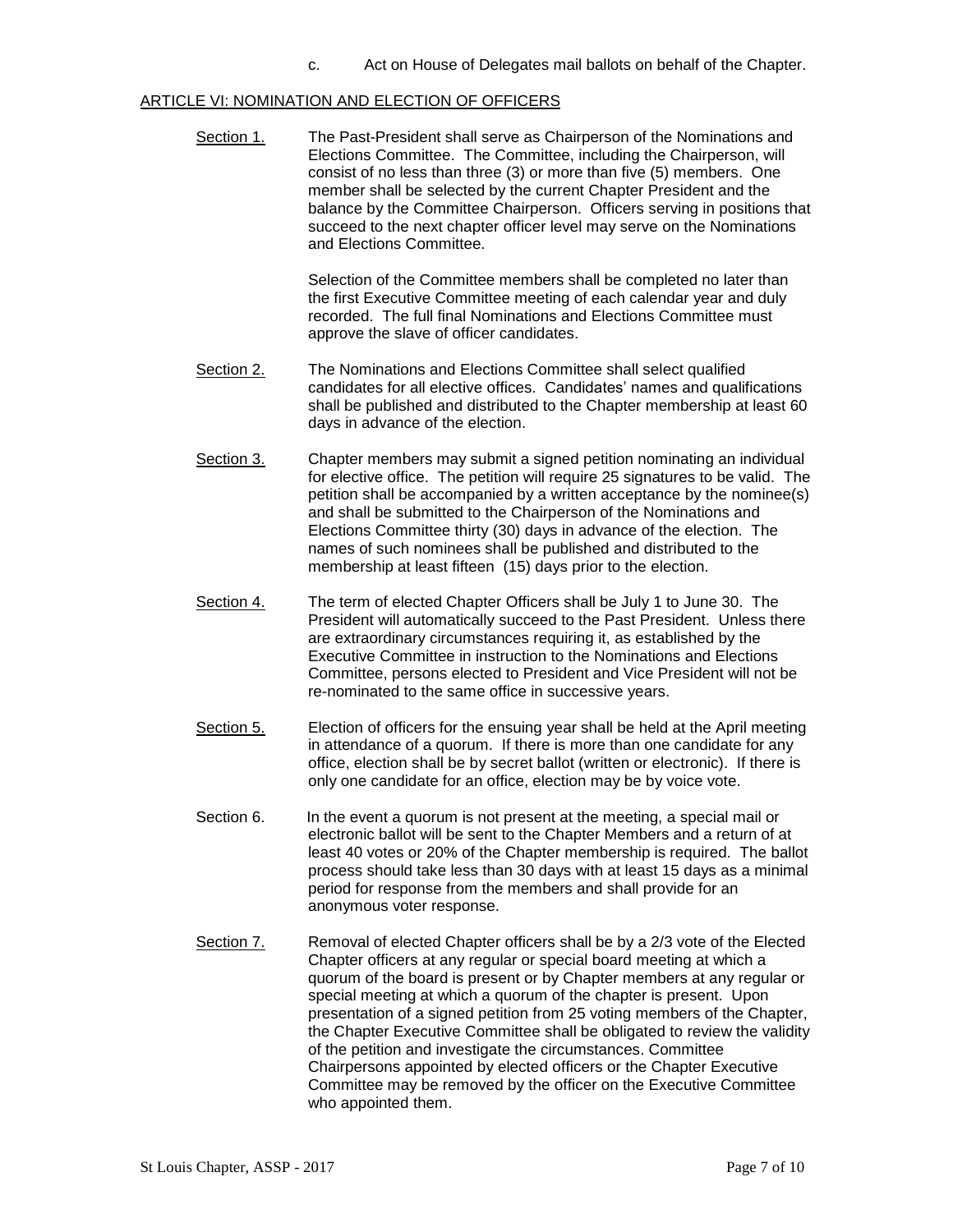- Section 8. Vacancies in elected Chapter offices shall be filled by the succession designated in the various officer descriptions. If no succession is designated or the designated successor declines to accept the position, the position shall be filled in the way designated below, according to the positions and timing of the vacancy:
	- a. Should a vacancy occur in any elected office, including Secretary, Treasurer, or Delegate, except President or President-Elect, the President shall appoint, with the approval of the Chapter Executive Committee, an eligible member (see Article V, Section 2) to fill the unexpired term of office, giving special consideration to current committee Chairpersons and experienced Chapter leaders who have recently completed their terms of office.
	- b. Should a vacancy occur early in the term, in the office of:
		- 1. President, the President-Elect shall succeed to the Presidency. If the President-Elect declines the position, a past President may serve as President for this term upon the approval of the Executive Committee. Otherwise, a special election as specified in b.2 of this section will be considered for filling the seat of President. The President-elect or a special Nominations & Elections committee appointed by the Chapter Executive Committee will be responsible for completing the special election.
		- 2. President-Elect, the President shall:
			- a) Appoint a special Nominations & Elections Committee.
			- b) Publish notification of the election and the slated nominees for office at least 15 days in advance of the Chapter meeting at which the election is to be held.
			- c) Receive at the Chapter meeting any additional nominating petitions as may be rendered, and signed by the number of members specified in Article VI, Section 3.
			- d) Conduct a voice vote at the Chapter meeting if there is only one nominee, and a written ballot if there is more than one nominee for office.
			- e) Ensure that the elected candidate assumes office immediately upon election.

**Note: This would also apply if the person succeeding to the Presidency did not wish to complete both the remainder of the current term and the term for which he/she was originally elected.**

- c. Should a vacancy occur at mid-term or later, in the office of:
	- 1. President, the President-Elect shall serve the unexpired term of the President in addition to the term for which he/she was originally elected.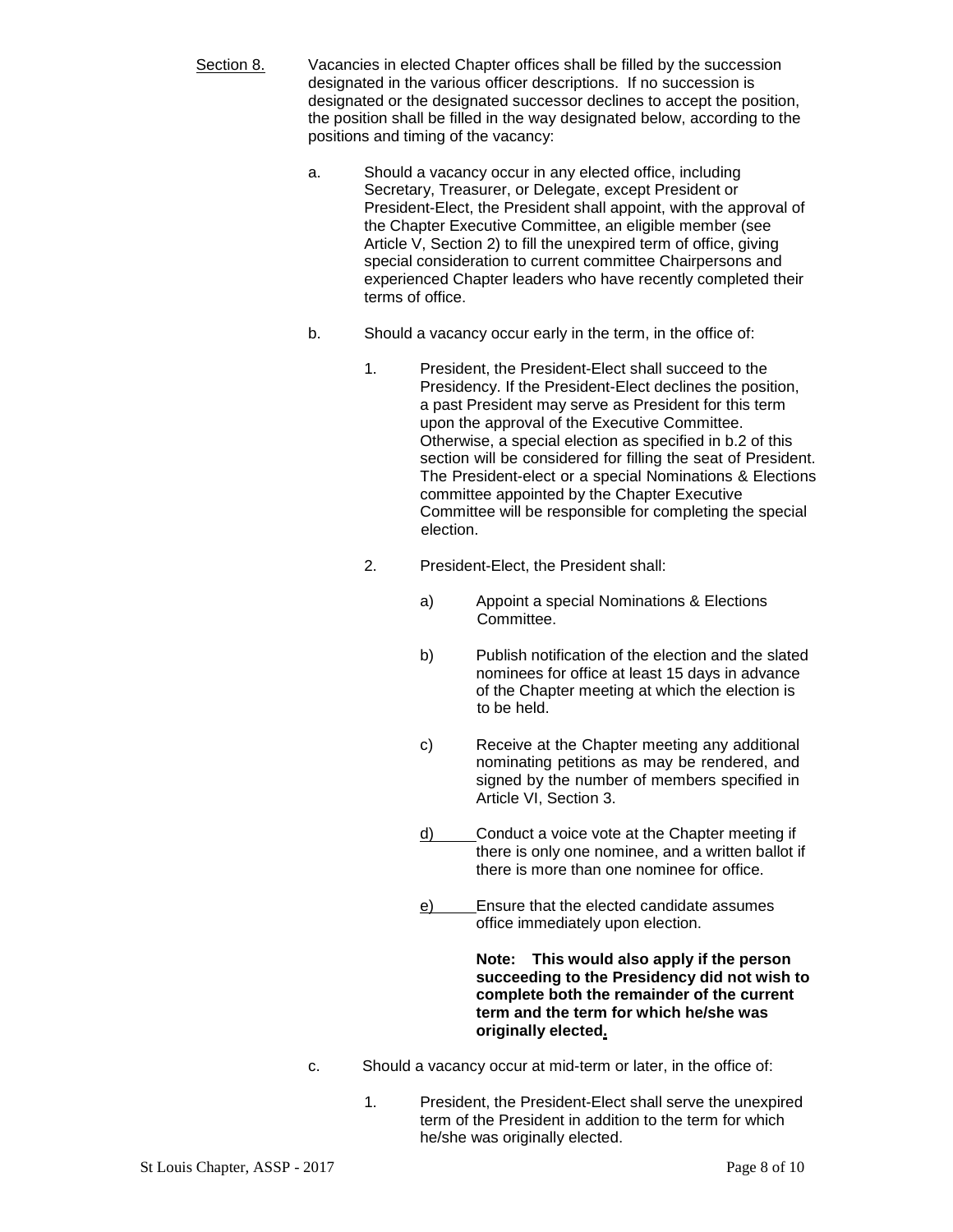- 2. President-Elect, if it is not an operational hardship for the Chapter, the position may remain vacant until the next election is conducted. If it is operationally necessary for the Chapter to have a President-Elect, then the position should be filled as noted in this Article and Section, paragraph b.2.
- Section 9. Vacancies in appointed offices shall be filled for their unexpired term by appointees of the President then in office, with the approval of the Chapter Executive Committee.
- Section 10. Inability to serve: If after the election, but prior to taking office, an officer is unable to serve for any reason, the vacancy shall be filled in the manner set forth in this Article.

### ARTICLE VII: SECTIONS

- Section 1. Sections may be formed by this Chapter to serve ten (10) or more duespaying (or Emeritus) Chapter members whose geographical location, within the Chapter area, constitutes an inconvenience to participate in Chapter affairs, and whose number is insufficient to permit formation of a new Chapter. The Section shall operation in accordance with Society and Chapter Bylaws.
- Section 2. The group must petition the Chapter Executive Committee to form a Section of the Chapter.
	- a. The petition should outline:
		- 1. Name of the Section
		- 2. Territory the Section will encompass
		- 3. Number of members currently in that territory
		- 4. Plans for meetings to be held and the nature of the programs
		- 5. Justification for the creation of the section
		- 6. Any dues arrangements between the Chapter and the Section 7. Submit a copy of the Section Bylaws (See Model Section Bylaws)
	- b. Sections must meet the approval of the Chapter's Executive Committee and the Regional Operating Committee.
- Section 3. Section members shall elect a Chairperson and a Secretary/Treasurer and must abide by the Bylaws of the Chapter.
	- a. The Chairperson shall be a Professional Member or Member. The Chairperson of an authorized Section shall be invited to attend all meetings of the Chapter Executive Committee, and shall attend at least two (2) as a non-voting participant.
	- b. By April 30 of each Chapter year, the Section Chairperson shall submit a summary report of Section activities and a financial report to the Chapter President and the Regional Vice President.
	- c. The Section Secretary/Treasurer shall keep records of meetings, sending copies to the Chapter Secretary, notify members of meetings, retain the Section charter, maintain such financial records as are necessary and keep the Chapter Officers informed of the Section's financial status. The Chapter shall remit at least 30% of Chapter dues of Section Members to the Section for its use.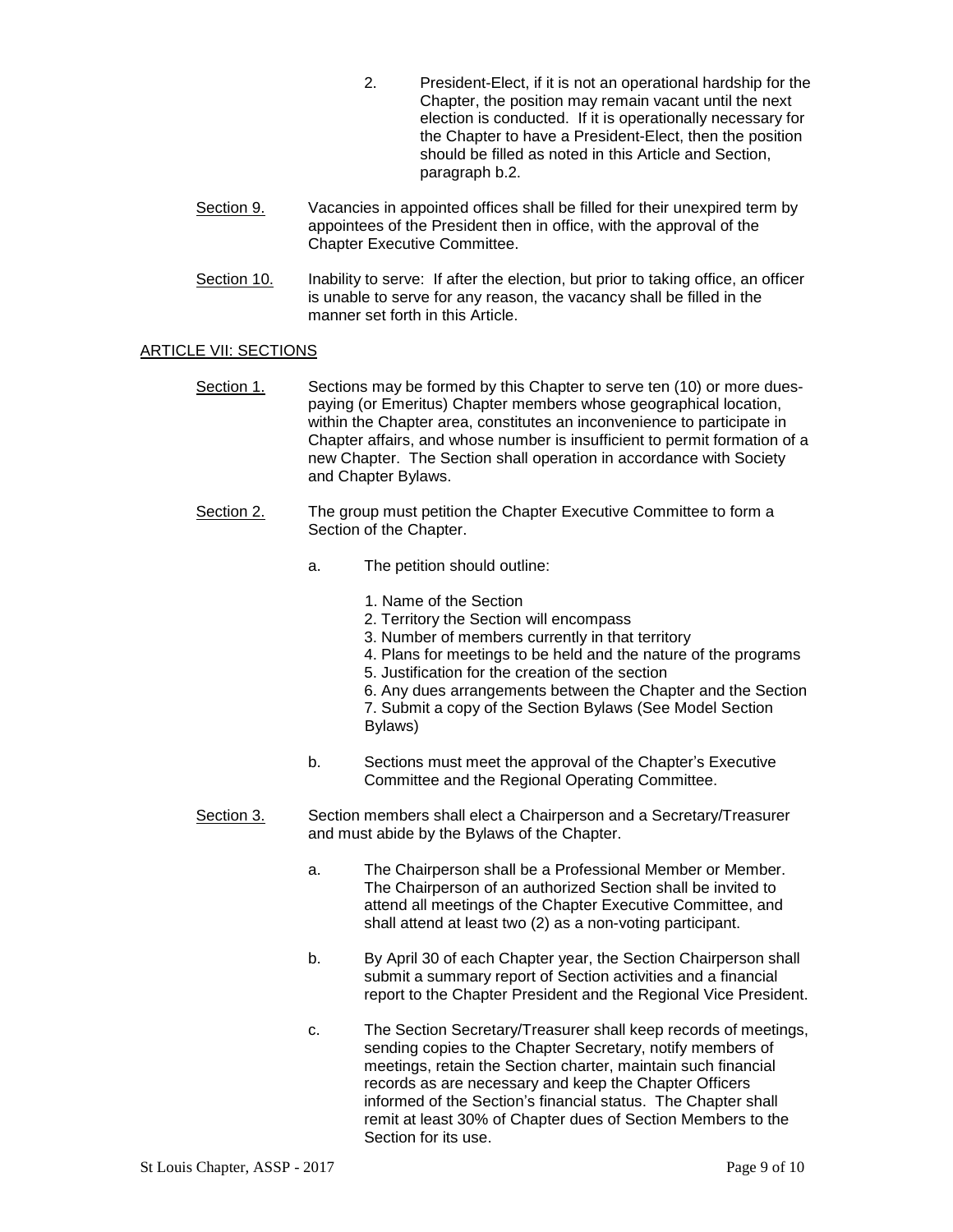- d. The Chairperson of the Section shall appoint a Nominations and Elections Committee annually to select nominees for the offices of Chairperson and Secretary/Treasurer for the year beginning July 1. Both officers' terms shall be for one (1) year beginning July 1. Election of these officers shall be held at a Section meeting prior to July 1.
- e. If the Section ceases to function as a viable organization, the Chapter Executive Committee, after investigation, may recommend its dissolution to the Regional Operating Committee, and any funds in the Section Treasury shall be remitted to the Chapter for Chapter use.
- f. Student Members attending an educational institution may join together to form a Student Section of the Chapter within whose boundary the institution lies. (See Model Student Section Bylaws)

### ARTICLE VIII: DUES

- Section 1. Each member, except Students, Emeritus, and Honorary Members, shall be assessed annual Chapter dues as determined by Chapter members, in addition to Society dues.
- Section  $2.$  All Society and Chapter dues shall be paid annually in advance by the anniversary of each member's election date.
- Section 3. Chapter dues shall be determined by vote of the Chapter Membership at any regular or special meeting where a quorum is present. All Chapter Members shall be notified at least thirty (30) days in advance regarding dues proposals.

## ARTICLE IX: MEETINGS

- Section 1. The Chapter shall meet at least six (6) times per year and four of the meetings shall be technical meetings. Technical meetings are those that define or discuss methods, procedures, systems, devices and/or standards toward the reduction, control, or elimination of hazardous exposures to people, property, or the environment, and which foster the technical, scientific, and managerial knowledge and skills of attendees.
- Section 2. Special meetings of members may be called by the Executive Committee. The notice calling such a meeting shall state the purpose of the meeting; such notice to be sent to each member at least two (2) weeks in advance.
- Section 3. Twenty-five (25) active members in good standing shall constitute a quorum at any regular or special meeting.
- Section 4. The latest edition of Robert's Rules of Order Newly Revised shall govern the transaction of business at all meetings of the Chapter unless otherwise provided in these Bylaws.
- Section 5. Executive Committee meetings shall be conducted at least six times per year and the Chapter President will preside over the meeting. These meetings are necessary for managing the chapter including finance reports, strategic plans, governmental affairs, membership growth and other business items needed to manage the Chapter successfully.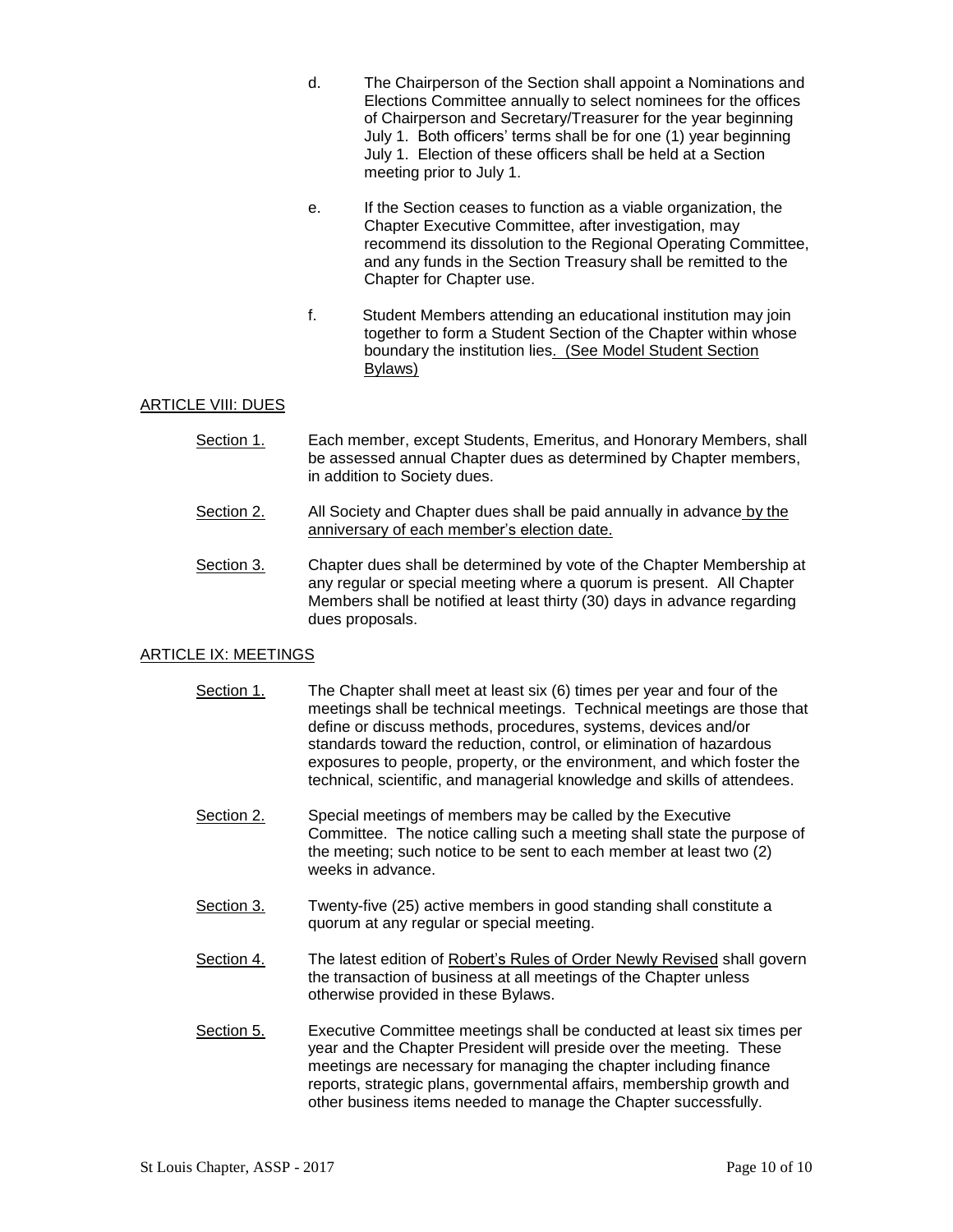- Section 1. The Chapter may be dissolved by Chapter Members in the following manner:
	- a. A resolution to dissolve the Chapter shall be acted upon at a meeting of the Chapter Executive Committee. The resolution shall set forth the reasons for dissolution.
	- b. Within thirty (30) days following the Chapter Executive Committee action, a mail ballot shall be sent to all Chapter members setting forth the reasons for the dissolution. Thirty (30) days after the ballots are mailed, they shall be counted by the Chapter Executive Committee. A two-thirds (2/3) vote is required for approval of the action.
	- c. Upon the adoption of the resolution to dissolve, the officers shall carry out the dissolution of the Chapter in conformance with applicable laws and Society Bylaws.
- Section 2. If a Chapter Executive Committee no longer exists or conditions preempt the implementation of the preceding section, a Chapter member may make a recommendation for dissolving a Chapter to the Regional Vice President for their review. Upon approval of the Regional Operating Committee, the recommendation will be forwarded to the Society Board of Directors.
- Section 3. The Society Board of Directors may dissolve the Chapter after failure of the Chapter to conform to minimum Society requirements for activities or upon performance of actions contrary or detrimental to the Society and after a reasonable probation period. Upon notice, the Chapter officers shall carry out the dissolution of the Chapter.
- Section 4. The official Society symbol may be used by the Chapter on correspondence, publications and other official documents in accordance with the provisions for use and reproduction in the Society Bylaws.
- Section 5. Any fund-raising projects or activities shall be limited to those activities that are consistent with the purpose of the Society and the Chapter.
- Section 6. Chapter officers shall assure retention of needed Chapter and Membership records by adhering to the following record retention periods. Officers having charge of these records are authorized to dispose of the records at the end of the required retention period.
	- a. Minutes of Meetings: Permanently.
	- b. Correspondence: Two (2) years following completion of the Chapter year.
	- c. Financial Records: Seven (7) years following completion of the Chapter year.

## ARTICLE XI: AMENDMENTS

Section 1. Amendments to these Bylaws may be proposed by the Chapter Executive Committee or by twenty-five (25) Chapter Professional Members and/or Members. Amendments proposed by the latter shall be presented to the Chapter Executive Committee.